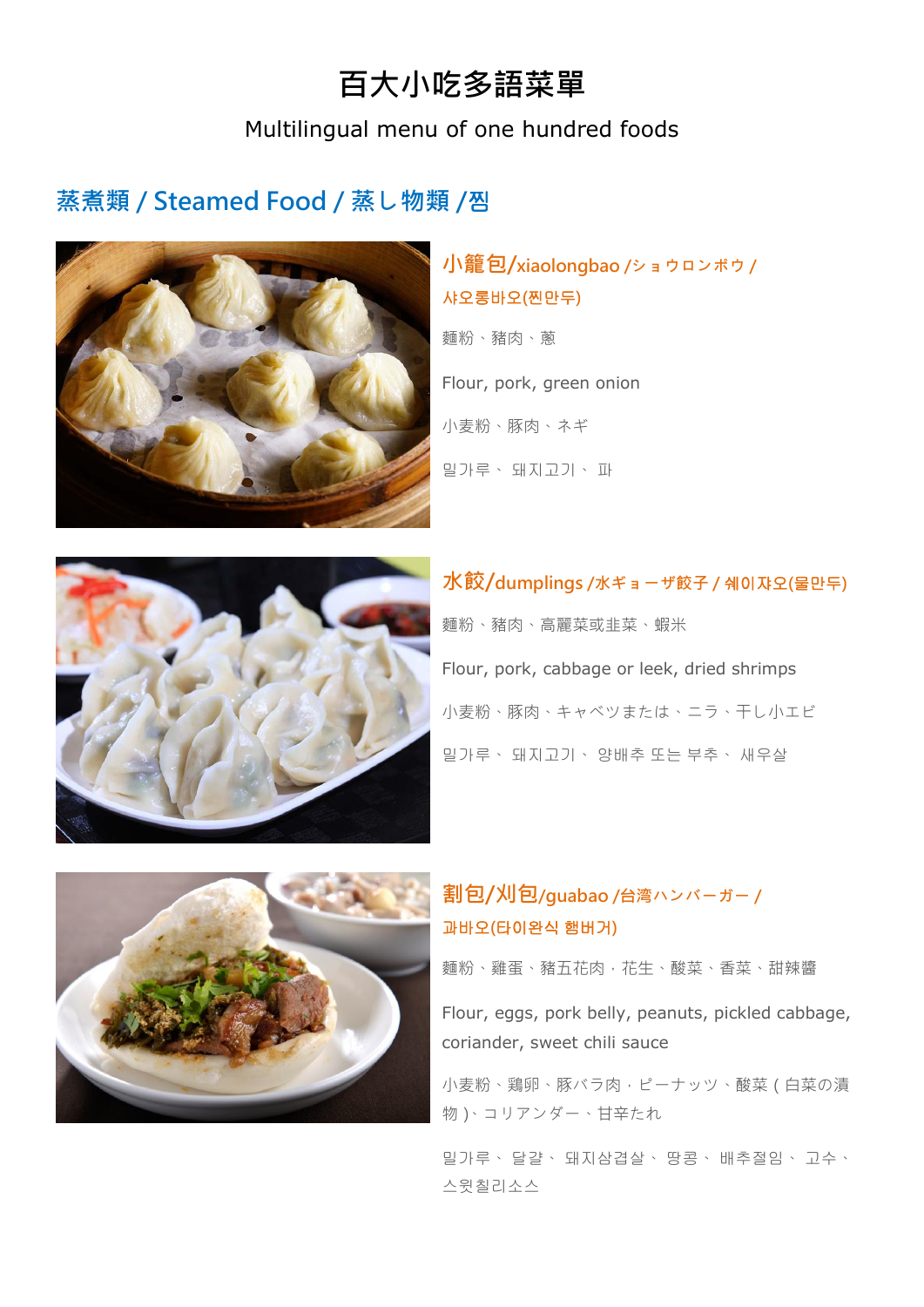

# 鹽水雞/salt chicken / 塩水鶏(塩味煮鶏)/ 옌쉐이지(소금물에 삶은 닭을 야채와 버무린 요리)

雞、蔥、鹽、香油 Chicken, green onion, salt, sesame oil 鶏、ネギ、塩、ゴマ油 닭、 파、 소금、 참기름



# 淡水阿給/ Tamsui Agei /さつま揚げ / 단쉐이 아게 (유부만두)

油豆腐、豬肉、魚漿、冬粉、在來米粉

Fried tofu, pork, minced fish, mung bean noodles, rice flour

厚揚げ、豚肉、練り物、春雨、在来米のビーフン

유부、 돼지고기、 연육(맛살)、 당면、 쌀국수



#### 黑白切/heibai qie /つまみの盛り合わせ / 헤이바이체 (돼지내장 모듬)

豬心、豬舌、豬皮、粉腸、嘴邊肉、肝連、薑絲、醬油膏

Pork heart, pork tongue, pork skin, pork small intestine, pork cheek, pork diaphragm, finely-sliced ginger, thick soy sauce

豚の心臓、豚の舌、豚の皮、豚の十二指腸、口周囲の肉、 横隔膜、千切りショウガ、とろみ醤油等

돼지 염통、 돼지 혀、 돼지껍데기、 소장、 볼살、 갈매기살、 생강채、 간장소스 등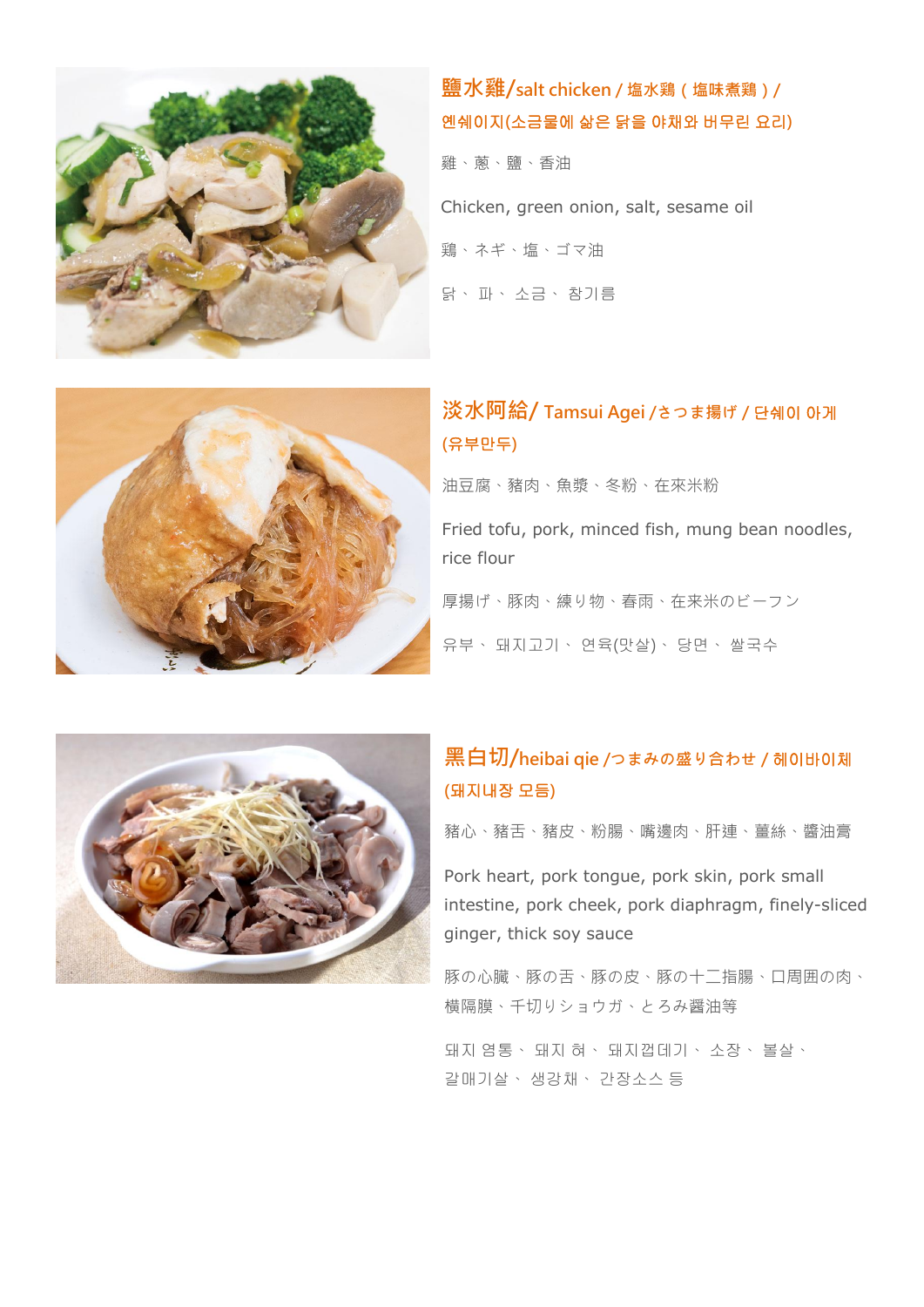

#### 鵝肉/goose /ガチョウ肉 / 어로우(거위고기)

鵝、嫩薑、鹽、米酒 Goose, young ginger, salt, rice wine ガチョウ、フレッシュなショウガ、塩、米酒 거위、 생강、 소금、 곡주



| 茶葉蛋/tea egg /茶葉鶏卵 / 차예딴(달걀조림)                 |
|-----------------------------------------------|
| 雞蛋、烏龍茶或鐵觀音或紅茶茶包                               |
| Eggs, Oolong, or Tieguanyin, or black tea bag |
| 鶏卵、烏龍茶または鉄観音または紅茶ティーバッグ                       |
| 달걀 · 우롱차 · 철관음 또는 홍차티백                        |



# 豬血糕/ blood pudding,pig / 豚の血餅 **/** 주쉐까오 **(**타이완식 순대**)**

長糯米、豬血、鹽、花生、香菜

Long-grain sticky rice, pig's blood, salt, peanuts, coriander

台湾産もち米、豚の血、塩、ピーナッツ、コリアンダー 찹쌀、 돼지피、 소금、 땅콩、 고수